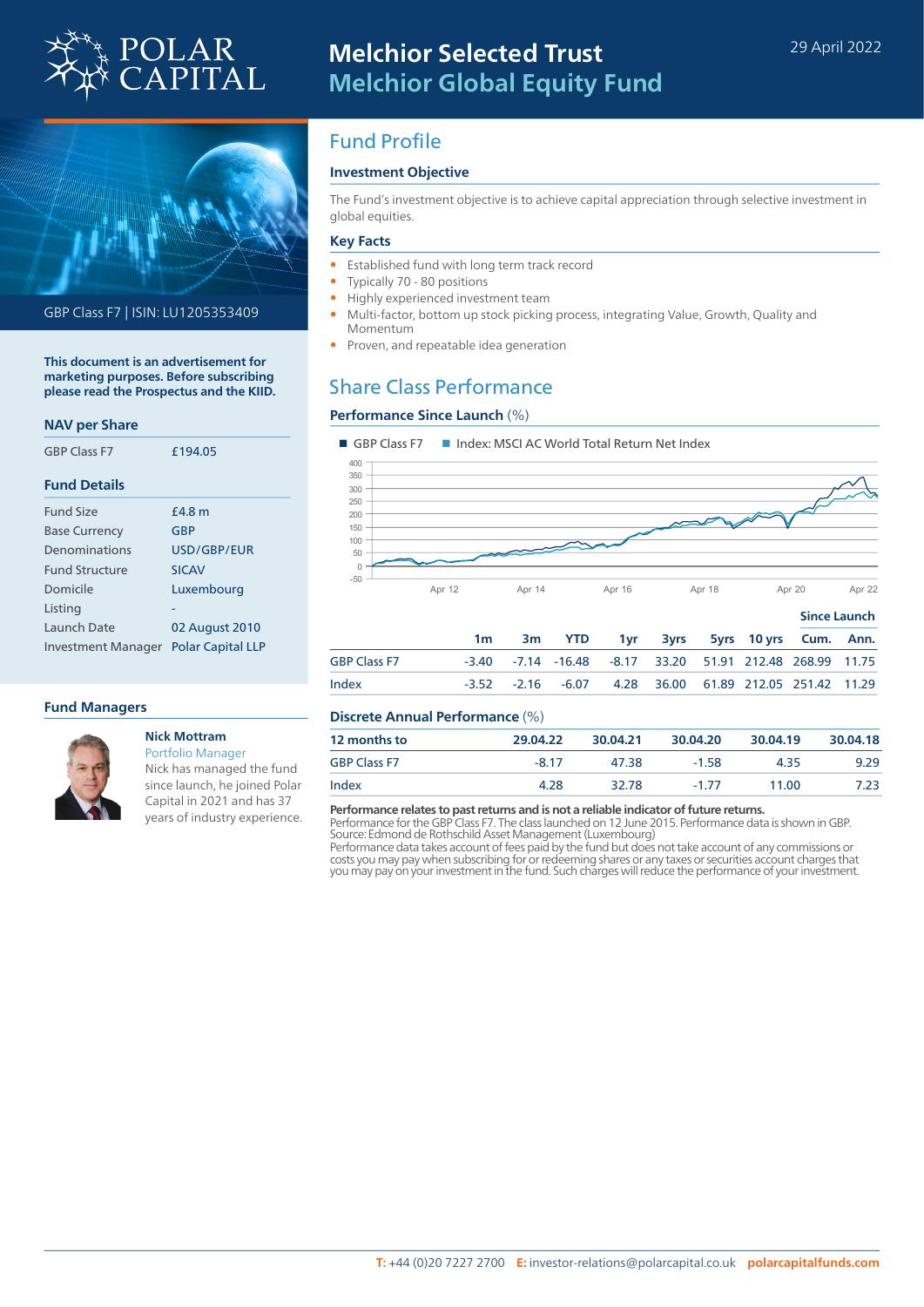

# Portfolio Exposure

As at 29 April 2022

### **Top 10 Positions** (%)

| 3.6    |
|--------|
| 2.9    |
| 2.4    |
| 2.1    |
| 2.1    |
| 1.9    |
| 1.9    |
| 1.9    |
| 1.8    |
| 1.8    |
| 22.3   |
|        |
| 79     |
| 82.68% |
|        |
| 58.3   |
| 15.9   |
| 10.2   |
| 6.4    |
| 4.1    |
| 1.3    |
|        |

### **Market Capitalisation Exposure** (%)

| Large Cap (>US\$10 bn)                                | 74.3 |
|-------------------------------------------------------|------|
| Mid Cap (US\$1 bn - 10 bn)                            | 21.2 |
| Small Cap ( <us\$1 bn)<="" td=""><td>0.7</td></us\$1> | 0.7  |

### **Sector Exposure** - Top Overweights & Underweights Relative to Index (%)

|                               | <b>Fund</b> | <b>Relative</b> |    |      |   |   |   |  |
|-------------------------------|-------------|-----------------|----|------|---|---|---|--|
| <b>Consumer Discretionary</b> | 14.1        | 2.7             |    |      |   |   |   |  |
| Healthcare                    | 14.5        | 2.2             |    |      |   |   |   |  |
| <b>Information Technology</b> | 22.8        | 1.4             |    |      |   |   |   |  |
| <b>Industrials</b>            | 9.8         | 0.3             |    |      |   |   |   |  |
| Unclassified                  | 0.0         | 0.0             |    |      |   |   |   |  |
| <b>Financials</b>             | 13.9        | $-0.7$          |    |      |   |   |   |  |
| <b>Materials</b>              | 4.3         | $-0.9$          |    |      |   |   |   |  |
| Energy                        | 3.5         | $-1.2$          |    |      |   |   |   |  |
| <b>Real Estate</b>            | 1.5         | $-1.3$          |    |      |   |   |   |  |
| <b>Utilities</b>              | 1.2         | $-1.8$          |    |      |   |   |   |  |
| <b>Communication Services</b> | 5.6         | $-2.1$          |    |      |   |   |   |  |
| <b>Consumer Staples</b>       | 5.0         | $-2.5$          |    |      |   |   |   |  |
| Cash                          | 3.8         | 3.8             |    |      |   |   |   |  |
|                               |             |                 | -4 | $-2$ | 0 | 2 | 4 |  |

The column headed "Fund" refers to the percentage of the Fund's assets invested in each sector. The column headed "Relative" refers to the extent to which the Fund is overweight or underweight in each sector compared (relative) to the index.

Note: Totals may not sum due to rounding. It should not be assumed that recommendations made in future will be profitable or will equal performance of the securities in this document. A list of all recommendations made within the immediately preceding 12 months is available upon request.

# Share Class Information

| <b>Share Class</b>                                                                              | <b>Bloomberg ISIN</b> |                            | <b>SEDOL</b> | <b>Minimum</b><br>Investment OCF <sup>+</sup> | Perf. Fee <sup>tt</sup> |
|-------------------------------------------------------------------------------------------------|-----------------------|----------------------------|--------------|-----------------------------------------------|-------------------------|
| GBP F7                                                                                          |                       | MSGEI7G LX    LU1205353409 |              | BWFQSW4 USD 10,000 0.45% N/A                  |                         |
| <b>*Ongoing Charges Figure (OCF)</b> is the latest available, as per the date of this factsheet |                       |                            |              |                                               |                         |
| <b>Therformance Fee</b> This Fund does not have a performance fee.                              |                       |                            |              |                                               |                         |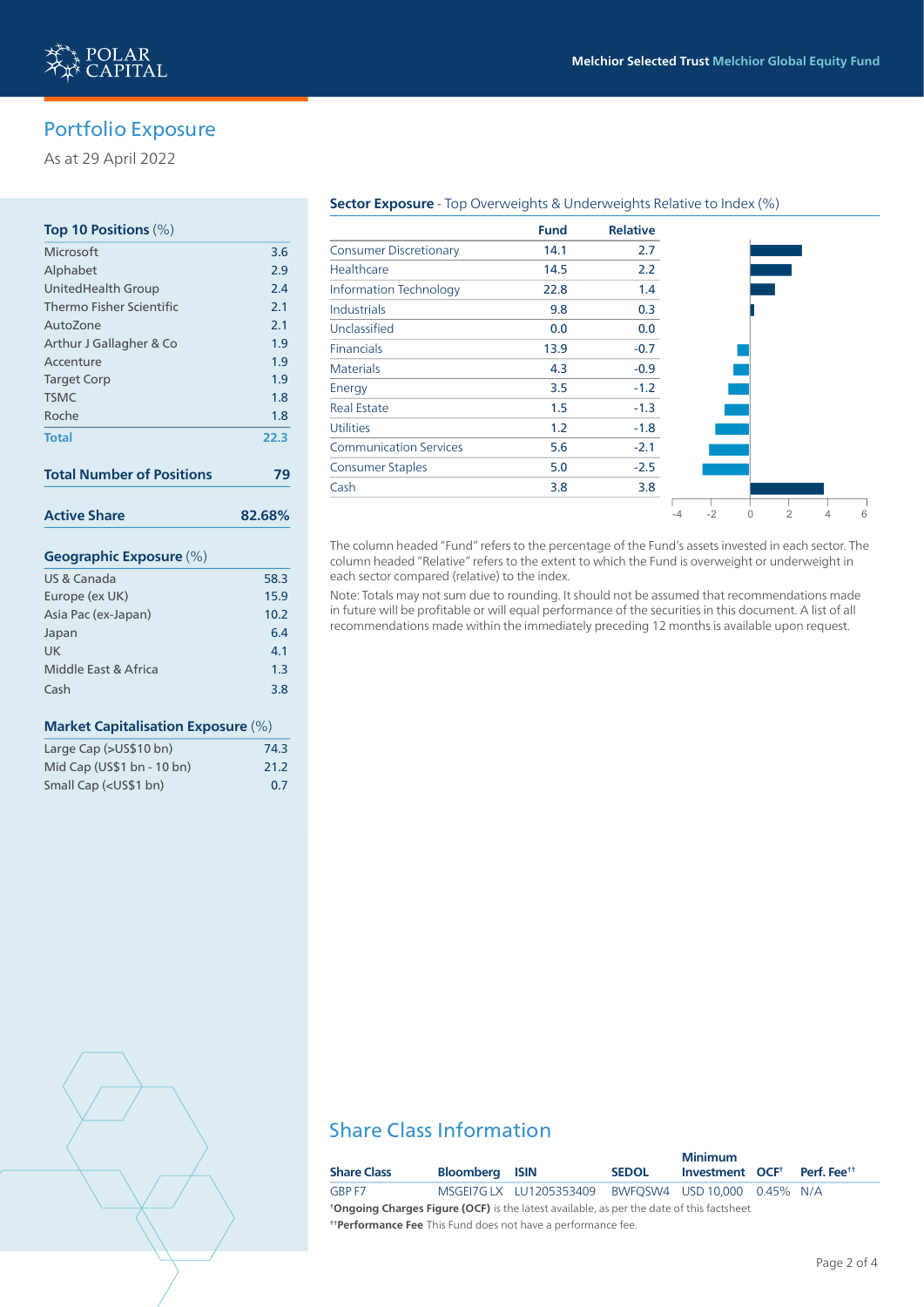

## Risks

- Capital is at risk and there is no guarantee the Fund will achieve its objective. Investors should make sure their attitude towards risk is aligned with the risk profile of the Fund.
- Past performance is not a reliable guide to future performance. The value of investments may go down as well as up and you might get back less than you originally invested.
- The value of a fund's assets may be affected by uncertainties such as international political developments, market sentiment,

## **Glossary**

### **Active Share**

Active Share is a measure of the percentage of stock holdings in a fund that differ from the benchmark index.

### **Alpha**

The excess return on an investment in the fund compared to the benchmark.

### **Annual Fee**

A charge made each year to cover the expenses associated with running the fund. Although it is expressed in annual percentage figures it is usually split into 12 monthly amounts and taken from the fund monthly.

#### **Base Currency**

The currency in which the net asset value of each portfolio is calculated.

economic conditions, changes in government policies, restrictions on foreign investment and currency repatriation, currency fluctuations and other developments in the laws and regulations of countries in which investment may be made. Please see the Fund's Prospectus for details of all risks.

• The Fund may enter into a derivative contract. The Fund's use of derivatives carries the risk of reduced liquidity, substantial loss and increased volatility in adverse market conditions, such as failure amongst market participants.

### **Discrete Annual Performance**

Discrete performance is calculated between two fixed specific time and static dates.

### **Geographic Exposure**

The geographical location in which the holdings of the Fund are listed. Exposure represents the relative risk particular to the percentage of investment in that particular geographic location.

### **Hedged Class**

A share class which is denominated in a currency other than the base currency of the portfolio. The investment manager employs techniques and instruments to protect against fluctuations between the class and the base currency of the portfolio.

- The use of derivatives will result in the Fund being leveraged (where market exposure and the potential for loss exceeds the amount the Fund has invested) and in these market conditions the effect of leverage will magnify losses. The Fund makes extensive use of derivatives.
- If the currency of the share class is different from the local currency in the country in which you reside, the figures shown in this document may increase or decrease if converted into your local currency.

### **Market Capitalisation Exposure**

The percentage of the fund's assets that are invested in companies having market capitalisation of a particular size.

#### **NAV per Share**

Is an expression for net asset value that represents a fund's value per share. It is calculated by dividing the total net asset value of the fund or company by the number of shares outstanding.

### **Ongoing Charges Figure (OCF)**

This is a figure representing all annual charges and other payments taken from the fund.

#### **Share Class**

Share class is a designation applied to a share in a fund. Different share classes within the same fund will confer different rights on their owners.